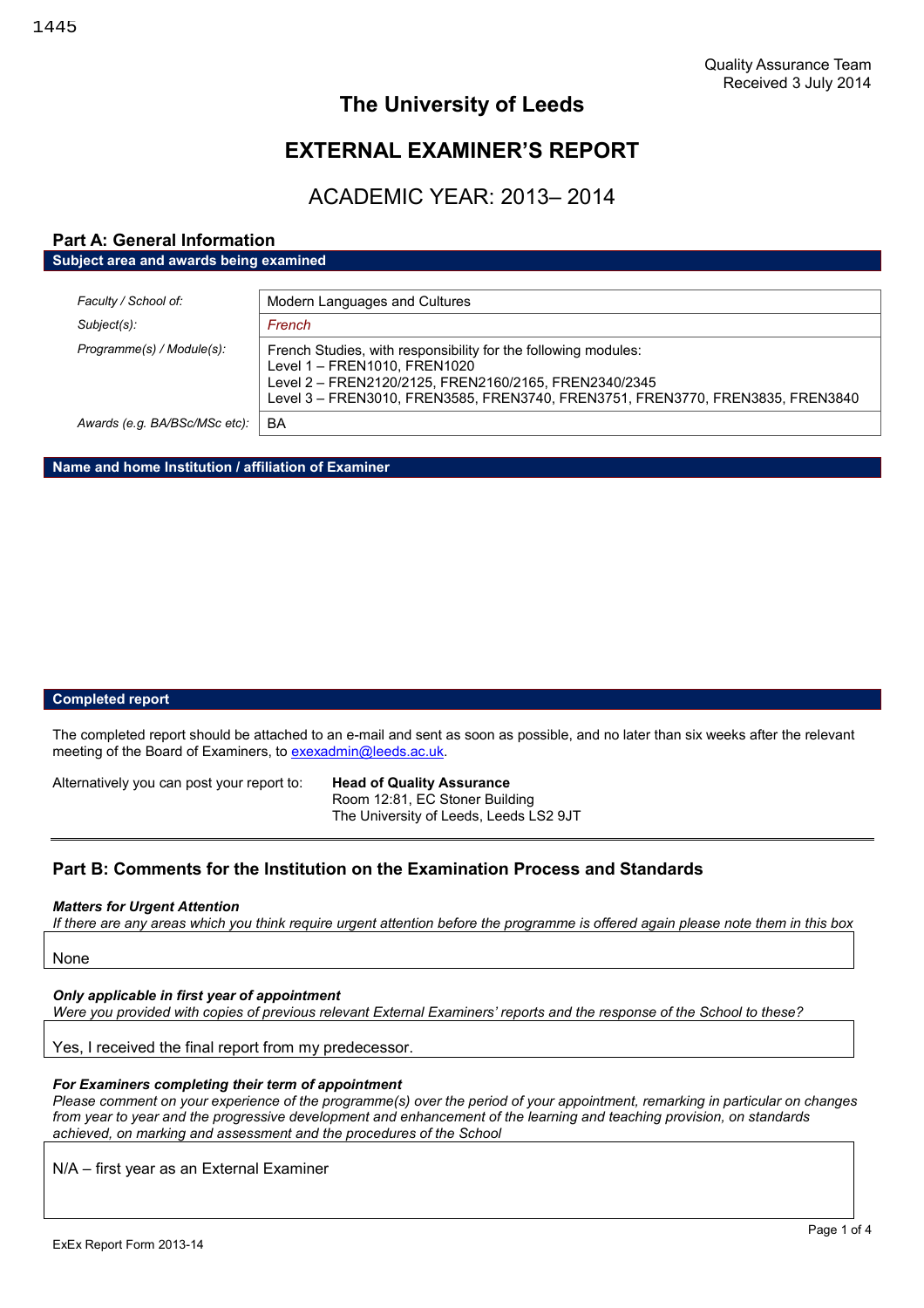### **Standards**

- **1. Please indicate the extent to which the programme Aims and Intended Learning Outcomes (ILOs) were commensurate with the level of the award**
	- *The appropriateness of the Intended Learning Outcomes for the programme(s)/modules and of the structure and content of the programme(s);*
	- *The extent to which standards are appropriate for the award or award element under consideration.*

The aims and outcomes for the programme are clear and well articulated, and the programme is very well designed in order to facilitate them. The programme offers clear progression and pathways, from introductory and survey modules at Levels 1 and 2, to more specialist and research-led modules at Level 3. At the same time, modules at earlier stages of the programme reflect the research interests and strengths of the teaching team. There is no doubt that standards are appropriate for the award of a BA in French Studies.

- **2. Did the Aims and ILOs meet the expectations of the national subject benchmark (where relevant)?**
	- *The comparability of the programme(s) with similar programme(s) at other institutions and against national benchmarks and the Framework for Higher Education Qualifications.*

Yes. The design and aims of the programme compare very favourably with programmes in French Studies at comparator institutions with which I am familiar  $($ 

- **3. Please comment on the assessment methods and the appropriateness of these to the ILOs**
	- *The design and structure of the assessment methods, and the arrangements for the marking of modules and the classification of awards;*
	- *The quality of teaching, learning and assessment methods that may be indicated by student performance.*

The programme uses an appropriate range of assessment methods at all levels of the programme. Like many similar programmes, emphasis is increasingly placed on assessed pieces of coursework, which is an effective way of allowing students to engage in depth with a topic and develop skills of independent learning and research. There are a number of examples of innovative and stimulating forms of assessment, such as an assessed life-writing exercise in FREN3740 (Women's Writing) and essays based on a photograph selected by the student in FREN3585 (Camera Lucida). Marking of assessed work was consistently rigorous and judicious, and feedback is generally of an excellent standard. There is clear evidence from written work that students are engaging very well with a diverse range of often challenging and complex material.

- **4. Were students given adequate opportunity to demonstrate their achievement of the Aims and ILOs?**
	- *The academic standards demonstrated by the students and, where possible, their performance in relation to students on comparable courses;*
	- *The strengths and weaknesses of the students as a cohort.*

Yes. The strongest students are producing work which is comparable with the best students at other institutions with which I am familiar. A number of essays were thoughtful, well structured and showed excellent understanding of key themes in French culture. Less strong students displayed weaknesses common to many students (difficulties with structuring essays and developing arguments), but they were generally very well supported by feedback which was focused, clear and helpful. I saw evidence that several students had improved their marks from one piece of assessment to the text, suggesting that they are benefitting from the feedback provided.

**5. For Examiners responsible for programmes that include clinical practice components, please comment on the learning and assessment of practice components of the curriculum**

N/A

**6. Please comment on the nature and effectiveness of enhancements to the programme(s) and modules since the previous year**

*It would be particularly helpful if you could also identify areas of good practice which are worthy of wider dissemination.*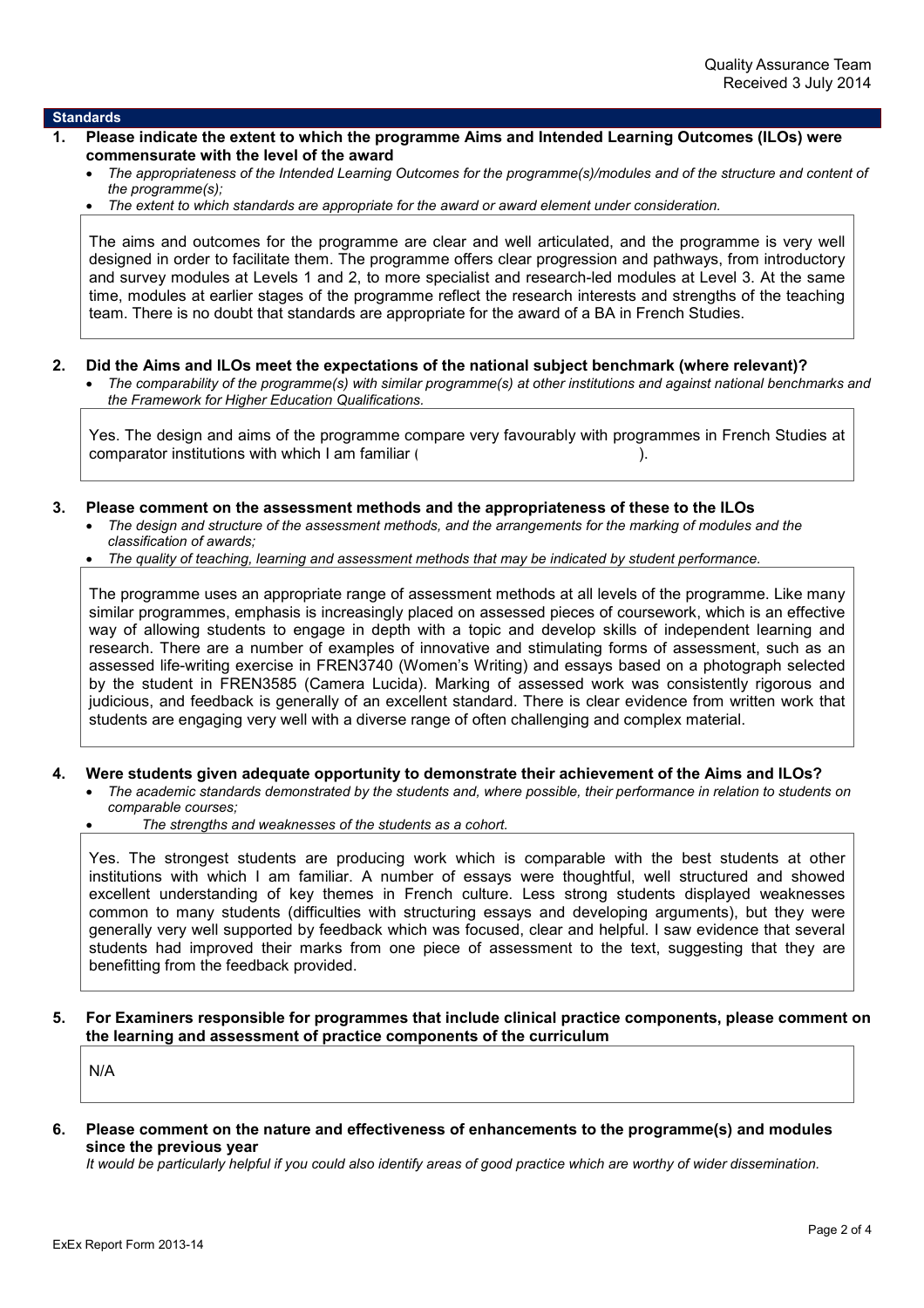N/A – first year as External Examiner in Leeds.

### **7. Please comment on the influence of research on the curriculum and learning and teaching**

*This may include examples of curriculum design informed by current research in the subject; practice informed by research; students undertaking research.*

There is clear evidence that the research interests and expertise of the teaching staff inform all levels of the curriculum. This is most obvious at Level 3, where there is an exciting and diverse range of specialist modules available to students; but modules at lower levels also reflect the research strengths of the Department, which helps create clear and coherent pathways through the programme. Consistent use is made of modes of assessments which encourage students to develop skills of independent research and thinking in relation to the subject. A notable example of this is the practical life-writing exercise in FREN3740 (Women's Writing).

## **8. Where the programme forms part of an Integrated PhD, please comment on the appropriateness of the programme as training for a PhD**

N/A

#### **For Examiners involved in mentoring arrangements**

**9. If you have acted as a mentor to a new External Examiner or have received mentor support please comment here on the arrangements**

I was offered mentor support as a new External Examiner for AY 2013/14. Even though I have not needed to draw extensively on it, the mentoring system is an excellent example of good practice.

#### **The Examination/Assessment Process**

#### **10. The University and its Schools provide guidance for External Examiners as to their roles, powers and responsibilities. Please indicate whether this material was sufficient for you to act effectively as an External Examiner.**

*Whether External Examiners have sufficient access to the material needed to make the required judgements and whether they are encouraged to request additional information.*

Yes. The School and University made available a range of documentation which was very helpful for getting to know the programme and regulations in Leeds.

**11. Did you receive appropriate documentation relating to the programmes and/or parts of programmes for which you have responsibility, e.g. programme specifications or module handbooks, marking criteria?** *The coherence of the policies and procedures relating to External Examiners and whether they match the explicit roles they are asked to perform.*

Yes. All relevant documentation was provided relating to modules for which I had responsibility.

### **12. Were you provided with all draft examination papers/assessments? Was the nature and level of the questions appropriate? If not, were suitable arrangements made to consider your comments?**

I was provided with draft assessment material in good order and good time. Questions were always well judged, and there was good communication over any (usually minor) comments and suggestions I had.

### **13. Was sufficient assessed / examined work made available to enable you to have confidence in your evaluation of the standard of student work? Were the scripts clearly marked/annotated?**

Yes. I had access to all the assessed work for the modules I was scrutinising. Marking was rigorous and judicious, with feedback to students consistently helpful and detailed, reflecting a well-embedded culture of feedback across the Department. It was also pleasing to see good use made of the full range of marks,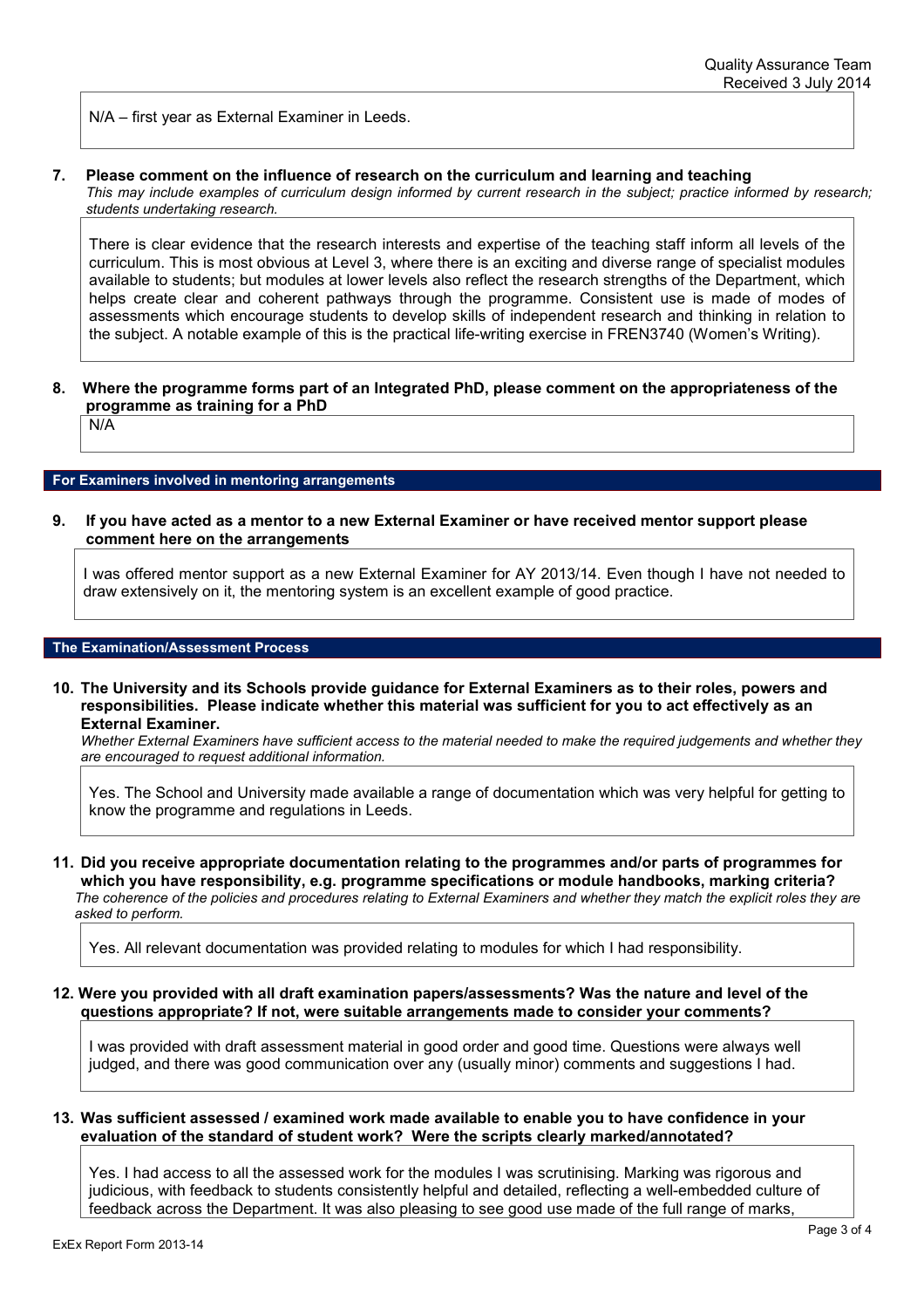particularly at the top end of the scale.

Overall, there was very clear evidence of moderation being carried out carefully, and of dialogue between first and second markers. The sole exception to this was the French-English Translation component of FREN3010 (Advanced Language), the scripts for which had been divided equally between two markers. Although the batches produced quite divergent mark profiles (one containing a higher number of firsts, thirds and fails than the other), I saw no evidence that moderation or discussion between the two markers had subsequently taken place. Instead, the external examiner was invited to adjust the mark distributions if deemed necessary. Following review of the scripts, discussion with the Departmental Examinations Officer, and comparison with statistical data from other components of the Advanced Language module, I was satisfied that the overall results for the F-E Translation component were in line with the other components, and felt that it was not necessary to adjust the mark distributions in this instance. However, I would strongly recommend that the Department review its assessment processes in relation to this component of FREN3010, and ensure that marking practice is consistent across the module as a whole, given that it involves a number of different components. In particular, I would recommend that markers establish an agreed marking scheme before marking takes place (as was the case for the English-French Translation component), and ensure a clear record is kept of second marking and moderation. Indeed, the Department might find it helpful to draft and implement a single moderation record form to be used across all its modules to help with consistency of practice in this area.

## **14. Was the choice of subjects for dissertations appropriate? Was the method and standard of assessment appropriate?**

I was not responsible for reviewing French Dissertations this year.

### **15. Were the administrative arrangements satisfactory for the whole process, including the operation of the Board of Examiners? Were you able to attend the meeting? Were you satisfied with the recommendations of the Board?**

I was unable to attend the Board of Examiners this year, due to a clashing commitment at another institution. However, I spent a full day in the Department prior to the Board in order to review modules for which I was responsible. The day was very well organised and run by the Department's Examination Officer, and I was able to complete my work in good time. Administrative arrangements over the course of the year have been excellent.

## **16. Were appropriate procedures in place to give due consideration to mitigating circumstances and medical evidence?**

N/A (see 15 above).

#### **Other comments**

## **Please use this box if you wish to make any further comments not covered elsewhere on the form**

I was asked to pay particular attention to FREN3840 (Sublime and Abject in French Literature and Thought) this year as part of the Department's regular review of its modules. FREN3840 is a new module being offered for the first time in AY2013/14, and confirms the diversity and intellectual interest of the Department's modules at Level 3. The course invites students to engage with a challenging and stimulating range of material on an important theme in French culture. Assessment (two long essays) was appropriate for a course of this type, which requires extended reflection on complex texts. Work was good even from weaker students, indicating that the module engages and pushes students very effectively. Marking was carefully carried out and helpful moderation suggests that an appropriately experienced second marker had been assigned to the module. Overall, the module is a welcome and appropriate addition to the Department's offering at Level 3. Although this year's cohort was relatively small (four students), the module can be expected to attract greater numbers of students in subsequent years.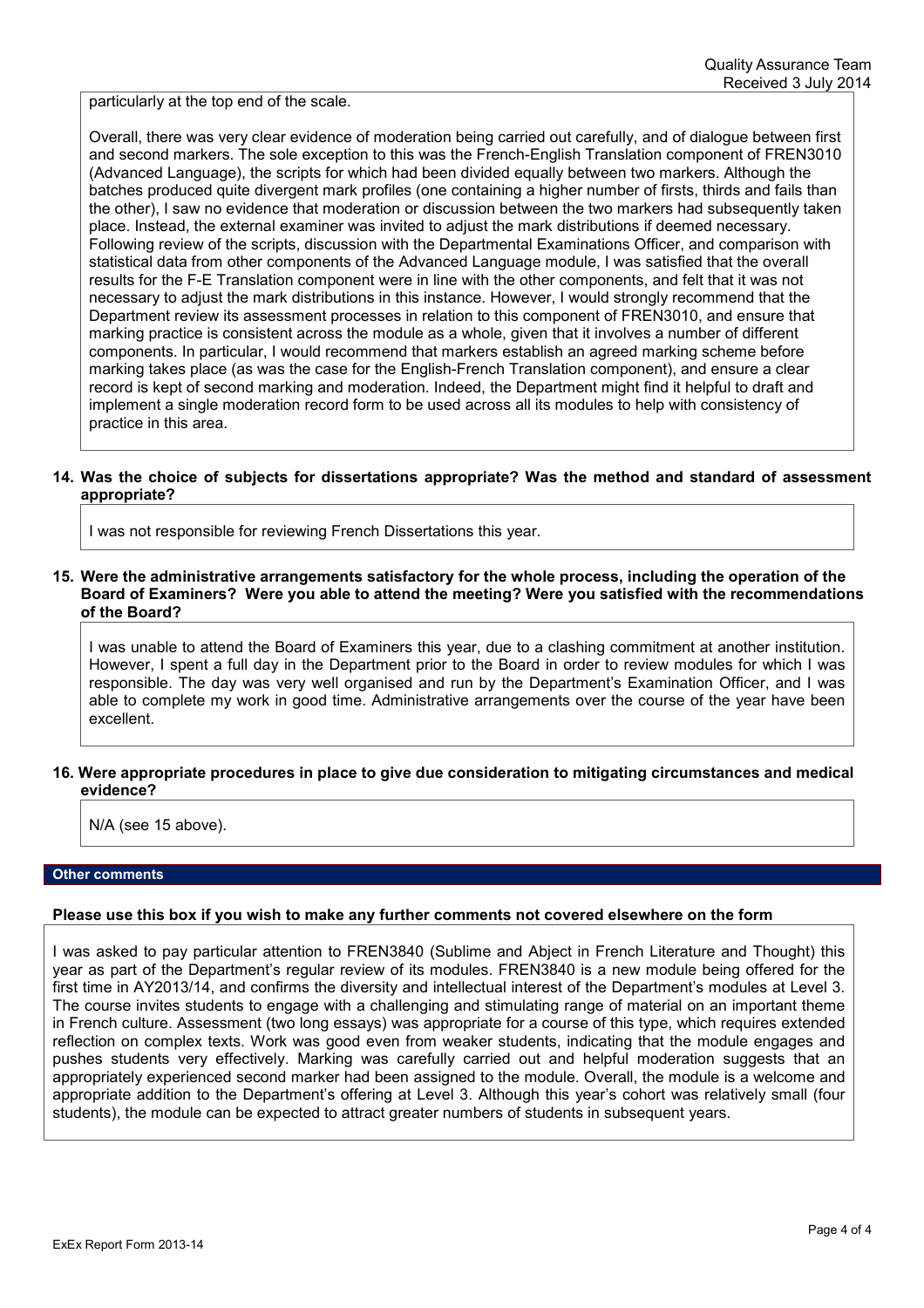Quality Assurance Team Received 25/02/2015

## Dear

Many thanks for your first External Examiner's report and for all your excellent and constructive comments. We are delighted that you commend our teaching and assessment procedures so highly. We set great store by the range and quality of research-led modules we offer, and it is encouraging to see precisely these aspects being validated externally. We are delighted that you praise the high standards that our students achieve in their assessed work and we welcome your positive comments about the opportunities we provide students to undertake independent research in their final year.

Thank you for your comments in relation to specific final-year modules and your praise of innovative assessment practices on Women's Writing and Camera Lucida and of the diversity and intellectual interest of texts covered on the new module, Sublime and Abject. Your comments on the marking of FREN3010 French to English translation exam are very welcome and I have raised these issues with the module convenor for Level 3 language. We will ensure that next year there is an agreed marking scheme in place for each of the written language papers and that moderation procedures are thorough and consistent across all three written language exams.

Finally, I should like to thank you for the care you have taken in monitoring our procedures and for the invaluable way in which you have shared your knowledge and experience with us and we very much look forward to continuing to work with you over the next few years. Looking ahead to next year, will continue as exams representative for French and my colleague will take over the role of Head of French, as I am stepping down after three years in this role.

With best wishes,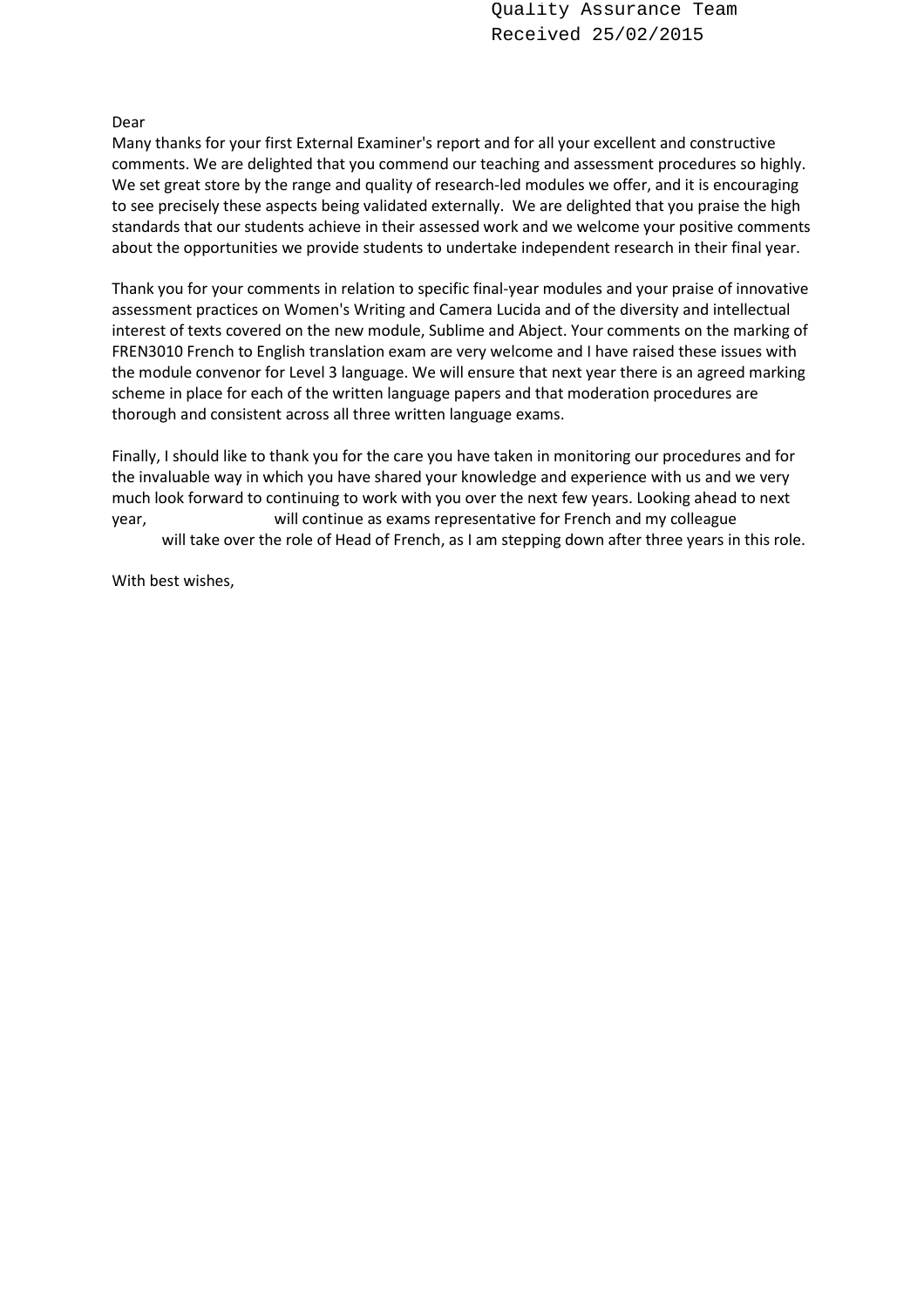## **The University of Leeds**

## **EXTERNAL EXAMINER'S REPORT**

## ACADEMIC YEAR: 2013– 2014

## **Part A: General Information Subject area and awards being examined**

| Faculty / School of:          | Arts; School of Languages and Cultures    |
|-------------------------------|-------------------------------------------|
| Subject(s):                   | French                                    |
| Programme(s) / Module(s):     | Single and Joint Honours including French |
|                               |                                           |
| Awards (e.g. BA/BSc/MSc etc): | BA                                        |

## **Completed report**

The completed report should be attached to an e-mail and sent as soon as possible, and no later than six weeks after the relevant meeting of the Board of Examiners, to [exexadmin@leeds.ac.uk.](mailto:exexadmin@leeds.ac.uk)

Alternatively you can post your report to: **Head of Quality Assurance**

Room 12:81, EC Stoner Building The University of Leeds, Leeds LS2 9JT

## **Part B: Comments for the Institution on the Examination Process and Standards**

#### *Matters for Urgent Attention*

*If there are any areas which you think require urgent attention before the programme is offered again please note them in this box* No

*Only applicable in first year of appointment*

*Were you provided with copies of previous relevant External Examiners' reports and the response of the School to these?*

N/A

#### *For Examiners completing their term of appointment*

*Please comment on your experience of the programme(s) over the period of your appointment, remarking in particular on changes from year to year and the progressive development and enhancement of the learning and teaching provision, on standards achieved, on marking and assessment and the procedures of the School*

N/A – the department has informally invited me to continue as external examiner into a fourth year (2014-15) and I have accepted.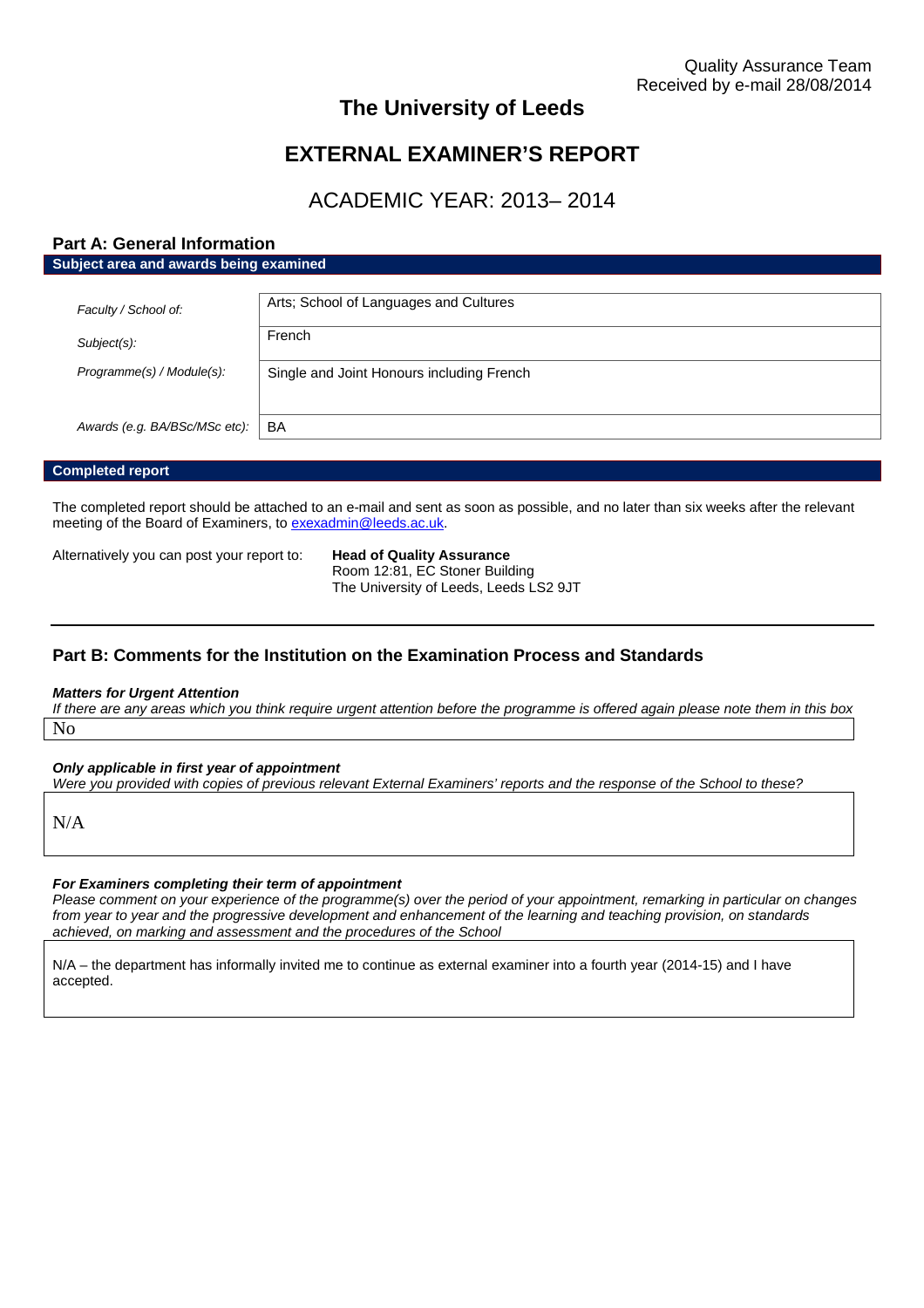### **Standards**

- **1. Please indicate the extent to which the programme Aims and Intended Learning Outcomes (ILOs) were commensurate with the level of the award**
	- *The appropriateness of the Intended Learning Outcomes for the programme(s)/modules and of the structure and content of the programme(s);*
	- *The extent to which standards are appropriate for the award or award element under consideration.*

The Aims and Intended Learning Outcomes of the programmes examined are completely commensurate with the standards appropriate for the award of a BA including French

- **2. Did the Aims and ILOs meet the expectations of the national subject benchmark (where relevant)?**
	- *The comparability of the programme(s) with similar programme(s) at other institutions and against national benchmarks and the Framework for Higher Education Qualifications.*

Yes

#### **3. Please comment on the assessment methods and the appropriateness of these to the ILOs**

- *The design and structure of the assessment methods, and the arrangements for the marking of modules and the classification of awards;*
- *The quality of teaching, learning and assessment methods that may be indicated by student performance.*

I reviewed both language modules (FREN3010 synthese exercise & FREN3730) and a range of social / political / cultural studies modules. In both cases, the assessment methods were entirely appropriate to the Intended Learning Outcomes. In terms of language, students were appropriately challenged as regards their grammatical accuracy and fluency of expression. In the 'content' modules, the coursework essays produced were on the whole highly analytical in nature and well versed in academic conventions. The best performances in the examinations for the content modules were outstanding in terms of their structure, detail and referencing.

#### **4. Were students given adequate opportunity to demonstrate their achievement of the Aims and ILOs?**

- *The academic standards demonstrated by the students and, where possible, their performance in relation to students on comparable courses;*
- *The strengths and weaknesses of the students as a cohort.*

Yes. As in previous years, particular strengths in relation to students on comparable courses relate to performance In examinations for content modules (see 3 above).

## **5. For Examiners responsible for programmes that include clinical practice components, please comment on the learning and assessment of practice components of the curriculum**

N/A

## **6. Please comment on the nature and effectiveness of enhancements to the programme(s) and modules since the previous year**

*It would be particularly helpful if you could also identify areas of good practice which are worthy of wider dissemination.* The majority of the modules that I reviewed continued in the high standards that I had seen in the previous

years. The principal innovation in the modules that I reviewed was the transformation of the 'synthese' exercise within FREN3010 from an unseen examination into a take-away paper. I found that this new arrangement was very well organised and the department has already undertaken a very thorough review of this year's practices with recommendations for next year with which I concur. This change was made in response to student demand for an element of the final language assessments to be made into a piece of coursework rather than an unseen exam, bringing French in line with practices in other language departments. It was not entirely clear to me why this exercise was chosen since, apart from the time factor, there is little added value in terms of the type of work that students might undertake at home rather than in an examination hall for a summary. In contrast, translation exercises, for example, might benefit from students being able to undertake research if undertaken as a piece of coursework.

#### **7. Please comment on the influence of research on the curriculum and learning and teaching**

*This may include examples of curriculum design informed by current research in the subject; practice informed by research; students undertaking research.*

The content modules, particularly at final year, are closely related to the research specialisms of tutors.

## **8. Where the programme forms part of an Integrated PhD, please comment on the appropriateness of the programme as training for a PhD**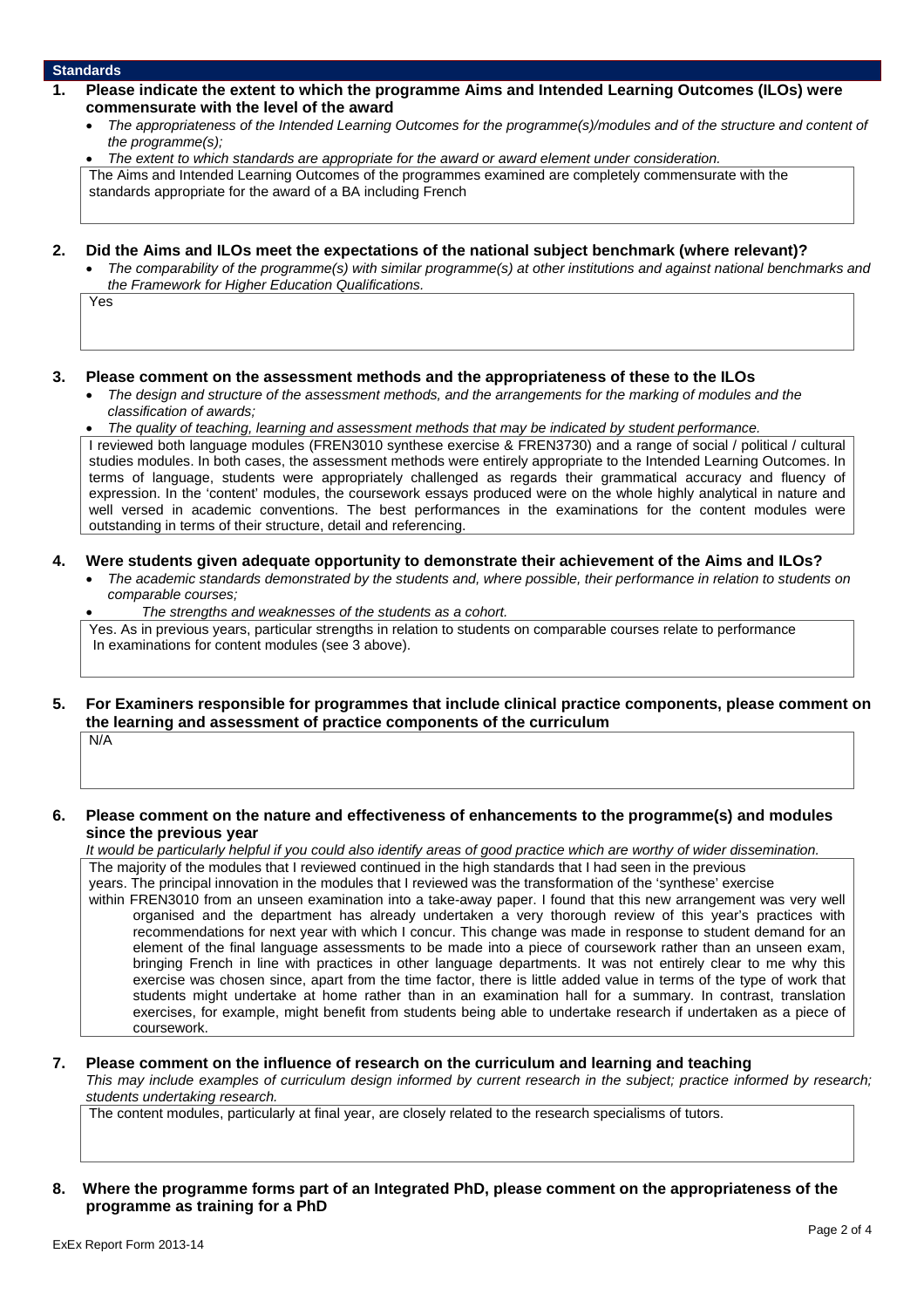#### **For Examiners involved in mentoring arrangements**

**9. If you have acted as a mentor to a new External Examiner or have received mentor support please comment here on the arrangements**

I was assigned as mentor to <>. We had email contact over the course of the year as and when necessary.

## **The Examination/Assessment Process**

**10. The University and its Schools provide guidance for External Examiners as to their roles, powers and responsibilities. Please indicate whether this material was sufficient for you to act effectively as an External Examiner.**

*Whether External Examiners have sufficient access to the material needed to make the required judgements and whether they are encouraged to request additional information.* Yes

**11. Did you receive appropriate documentation relating to the programmes and/or parts of programmes for which you have responsibility, e.g. programme specifications or module handbooks, marking criteria?** *The coherence of the policies and procedures relating to External Examiners and whether they match the explicit roles they are asked to perform.*

Yes

**12. Were you provided with all draft examination papers/assessments? Was the nature and level of the questions appropriate? If not, were suitable arrangements made to consider your comments?**

All the questions that I reviewed were very good and I had very few comments to make other than a few suggestions to wording.

**13. Was sufficient assessed / examined work made available to enable you to have confidence in your evaluation of the standard of student work? Were the scripts clearly marked/annotated?**

All work is made available to External examiners for review. The department gives each external examiner a list of core modules, new modules and a selection of other modules (on a rota basis) to review as a priority. This year, we were a team of four external examiners for French rather than three. This made a significant difference to the percentage of work that we could review and thus was a very welcome improvement. The scripts were all clearly marked and annotated. The standard of marking and moderating for the synthese exercise for FREN3010 was, without exaggeration, the best that I have ever seen.

**14. Was the choice of subjects for dissertations appropriate? Was the method and standard of assessment appropriate?**

Yes, the system whereby the module convenor acted as second marker for all the dissertations provided an excellent degree of consistency in the marking process.

**15. Were the administrative arrangements satisfactory for the whole process, including the operation of the Board of Examiners? Were you able to attend the meeting? Were you satisfied with the recommendations of the Board?**

I was able to attend the Board of Examiners for French in which module marks were reported and discussed which was run entirely satisfactorily. I did not attend the Classification Board. The Board is not run on an anonymous basis as is the case in some institutions. As last year, I commend this practice and encourage its continuation.

**16. Were appropriate procedures in place to give due consideration to mitigating circumstances and medical evidence?**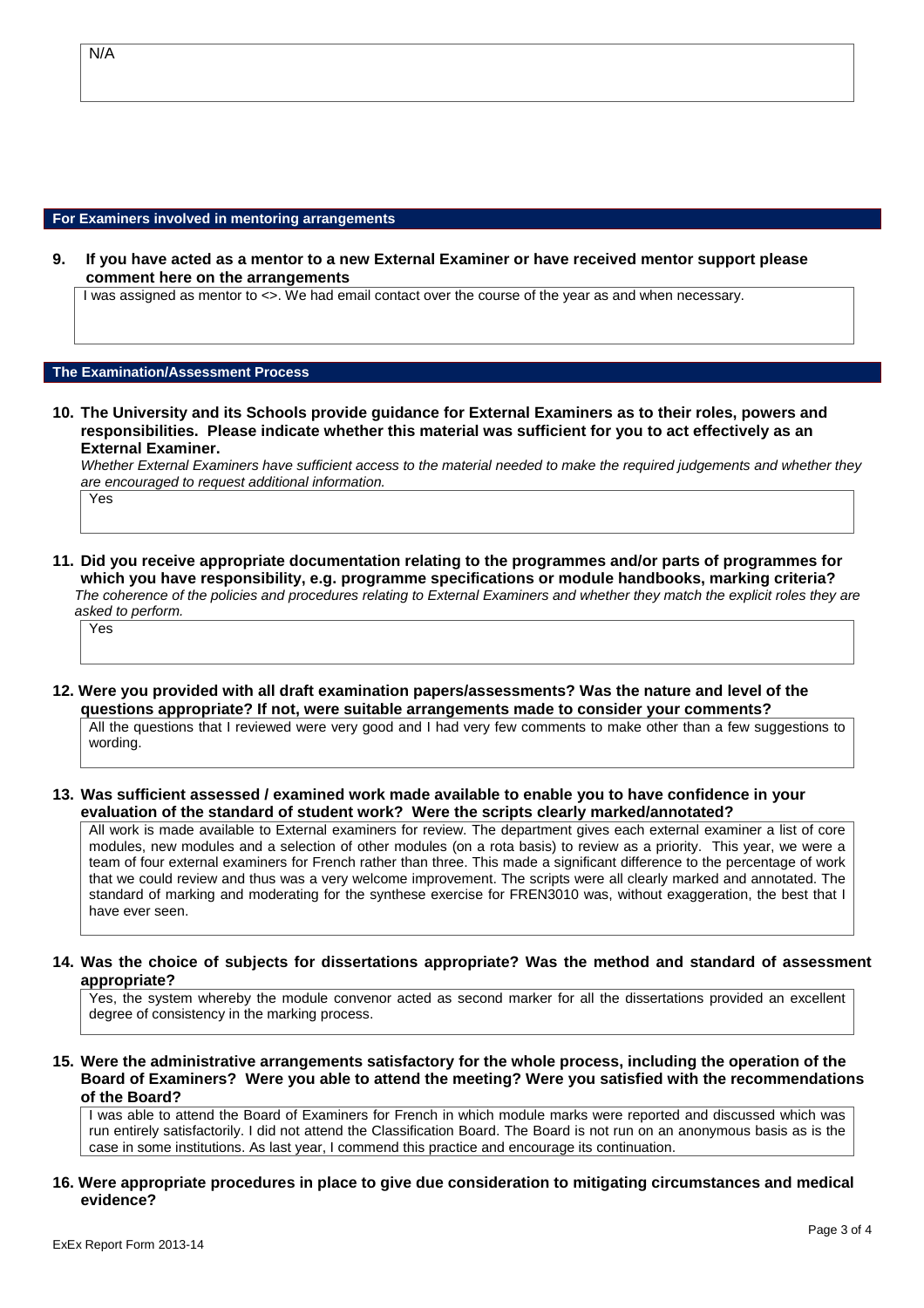Yes – a separate Mitigating Circumstances committee had taken place prior to the Examination board and its recommendations reported at the Board.

## **Other comments**

**Please use this box if you wish to make any further comments not covered elsewhere on the form**